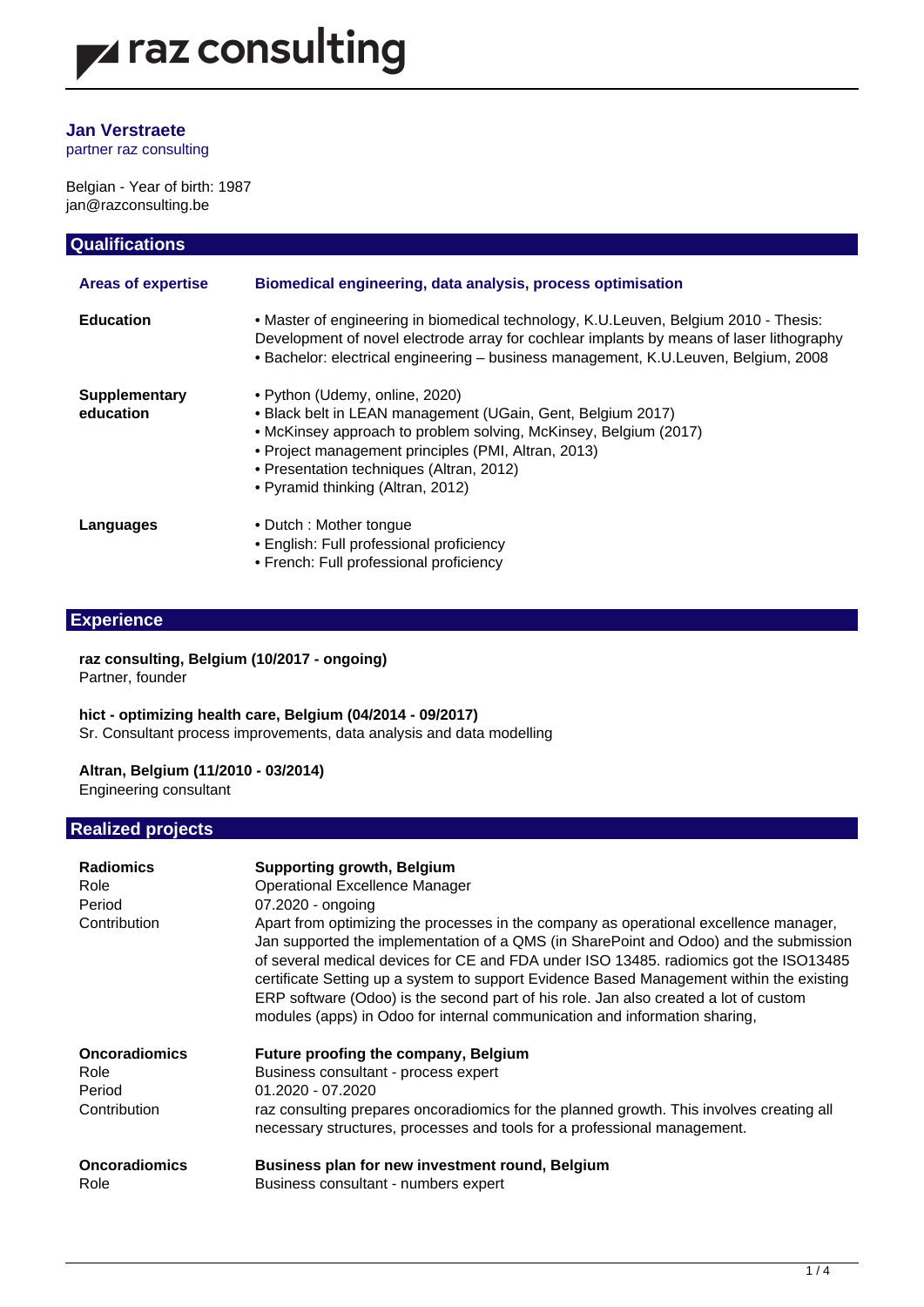# z raz consulting

| Period<br>Contribution                    | 09/2019 - 10/2019<br>raz consulting has made the business case drafted by the direction, 'bullet proof' for a                                                                                                                                                |
|-------------------------------------------|--------------------------------------------------------------------------------------------------------------------------------------------------------------------------------------------------------------------------------------------------------------|
|                                           | presentation to the board. This resulted in a 'go' of the board for an investement round of<br>20 million euro.                                                                                                                                              |
| <b>FLUIDDA</b><br>Role                    | Corporate strategy & process optimisation, Belgium<br>Management consultant / Project manager                                                                                                                                                                |
| Period                                    | 01.2018 - 01.2020                                                                                                                                                                                                                                            |
| Contribution                              | Supporting definition of long-term strategy with numbers, organization of all internal<br>structures and improvement of processes. Business plan with roll out for new business<br>unit. Project manager and developer for customization of JIRA/Confluence. |
| <b>Oxfam Solidarity</b><br>Role<br>Period | Business case for new sorting center and associated logistics, Belgium<br>Management consultant / project manager to contracted consulting agency (Intraco)<br>11.2018 - 06.2019                                                                             |
| Contribution                              | Elaboration of full business case from scratch (data collection, interviews, site visits,<br>hypothesis making, calculations)                                                                                                                                |
| Dafra Pharma<br>Role                      | Market repositioning strategy West-Africa, Belgium-based<br>Management consultant                                                                                                                                                                            |
| Period                                    | 02.2018 - 05.2018                                                                                                                                                                                                                                            |
| Contribution                              | Market analysis of existing and possible new African markets                                                                                                                                                                                                 |
| <b>IDEA</b>                               | Feasibility study of a logistic hub for 6 hospitals (phase 2), Belgium                                                                                                                                                                                       |
| Role                                      | Advisor to contracted consulting agency (Intraco)                                                                                                                                                                                                            |
| Period                                    | 08.2018 - 11.2018                                                                                                                                                                                                                                            |
| Contribution                              | Analysis of benefit of mutualised support services and definition of best scenario                                                                                                                                                                           |
| <b>CPAS Genappe</b>                       | Business case new retirement home, Belgium                                                                                                                                                                                                                   |
| Role                                      | Management consultant                                                                                                                                                                                                                                        |
| Period                                    | 04.2018 - 08.2018                                                                                                                                                                                                                                            |
| Contribution                              | Creating business case for a group of CPAS (building a new retirement home,<br>incorporating financing rules.                                                                                                                                                |
| <b>Moore Stephens</b><br>Role             | Roll-out financial model service offering for health organizations, Belgium<br>Management consultant<br>10.2017 - 05.2018                                                                                                                                    |
| Period<br>Contribution                    | Support health organizations with the implementation of the financial tool                                                                                                                                                                                   |
| <b>Hospitals</b>                          | strategic hospital network collaboration, Belgium                                                                                                                                                                                                            |
| Role<br>Period                            | Advisor to contracted consulting agency (Gemelli)<br>12.2017 - 04.2018                                                                                                                                                                                       |
| Contribution                              | Analysis of hospital characteristics and effects of collaboration (conflicts,                                                                                                                                                                                |
|                                           | complementarities, patient movements)                                                                                                                                                                                                                        |
| Sint-Dimpna                               | Strategic repositioning of a regional hospital, Belgium                                                                                                                                                                                                      |
| Role                                      | Management consultant                                                                                                                                                                                                                                        |
| Period                                    | 03.2017 - 09.2017                                                                                                                                                                                                                                            |
| Contribution                              | Data analysis and strategic decision-making tool development                                                                                                                                                                                                 |
| Radiology                                 | Audit of a radiology department, Belgium                                                                                                                                                                                                                     |
| Role                                      | Management consultant, LEAN expert                                                                                                                                                                                                                           |
| Period                                    | 07.2017 - 09.2017                                                                                                                                                                                                                                            |
| Contribution                              | Project management and audit (interviews, visits, workshops)                                                                                                                                                                                                 |
| <b>ZNA GZA</b><br>Role                    | Development of new strategic cooperation, Belgium<br>Management consultant                                                                                                                                                                                   |
|                                           |                                                                                                                                                                                                                                                              |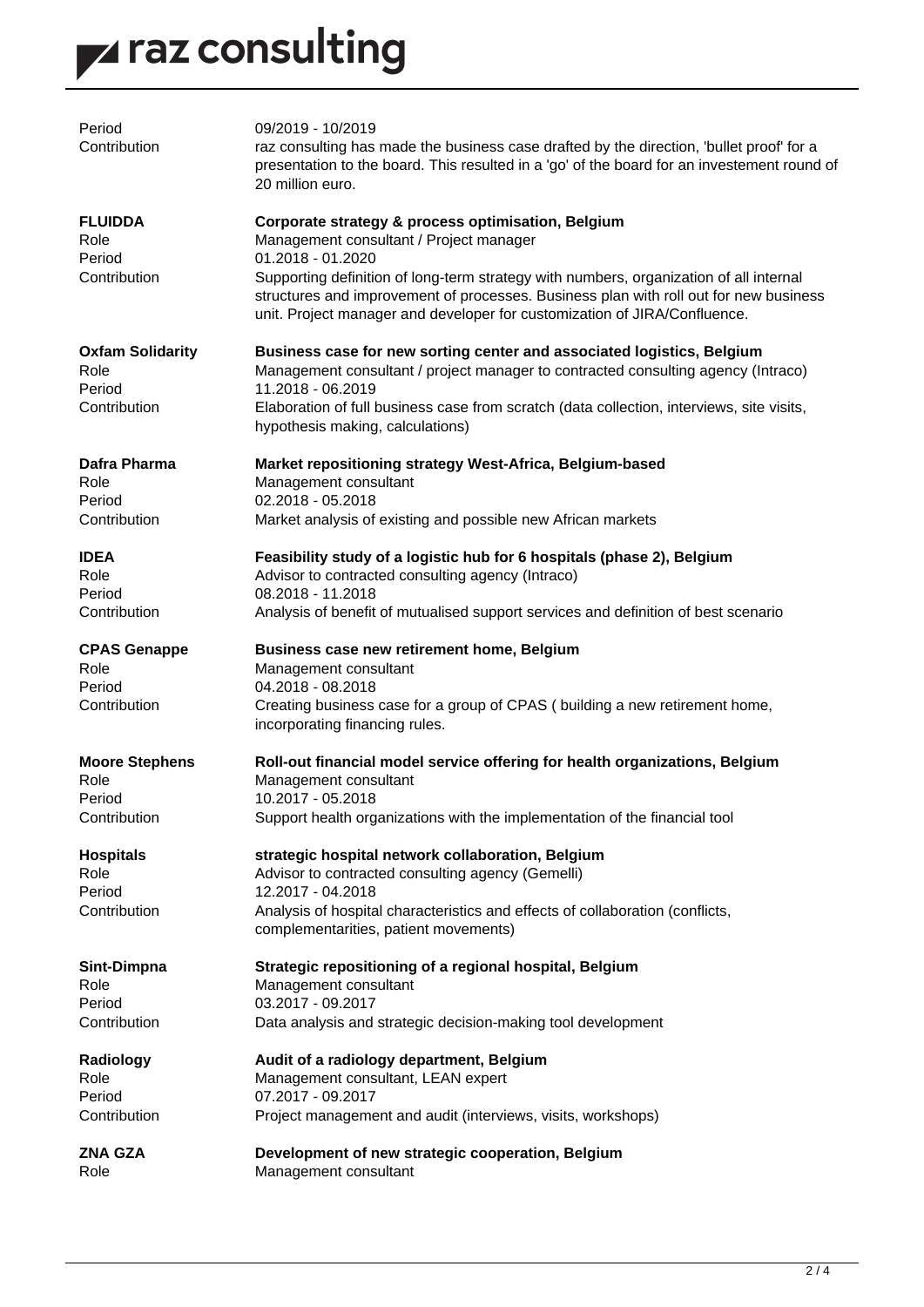

| Period<br>Contribution                                  | 01.2017 - 06.2017<br>Collaboration with McKinsey to align the cooperation with "an accessible and high quality<br>second line care offer with innovative transmural collaborations". Data collection and<br>analysis. Simulation of impact on activities in hospitals (urgencies, elective care,<br>specialized care). |
|---------------------------------------------------------|------------------------------------------------------------------------------------------------------------------------------------------------------------------------------------------------------------------------------------------------------------------------------------------------------------------------|
| <b>EpiCURA</b>                                          | Programming and configuration of hospital sites after a merger, Belgium                                                                                                                                                                                                                                                |
| Role                                                    | Management consultant                                                                                                                                                                                                                                                                                                  |
| Period                                                  | 03.2015 - 04.2017                                                                                                                                                                                                                                                                                                      |
| Contribution                                            | Simulation of number of required beds, conducting interviews with physicians.                                                                                                                                                                                                                                          |
| <b>St-Dimpna</b>                                        | Audit of the hospital lab, Belgium                                                                                                                                                                                                                                                                                     |
| Role                                                    | Management consultant                                                                                                                                                                                                                                                                                                  |
| Period                                                  | 09.2015 - 12.2015                                                                                                                                                                                                                                                                                                      |
| Contribution                                            | Observations, data analytics and interviews with main stakeholders and reporting.                                                                                                                                                                                                                                      |
| <b>Janssen Pharma</b><br>Role<br>Period<br>Contribution | Analysis and concept of supply chain in Belgium, Belgium<br>Management consultant<br>01.2015 - 12.2015<br>Analysis of current situation (interview, dat etc.) and creation of optimized logistics with<br>workshops.                                                                                                   |
| <b>AZ Glorieux</b>                                      | <b>Pharmacy optimisation, Belgium</b>                                                                                                                                                                                                                                                                                  |
| Role                                                    | Management consultant, project manager                                                                                                                                                                                                                                                                                 |
| Period                                                  | 02.2015 - 10.2015                                                                                                                                                                                                                                                                                                      |
| Contribution                                            | Supporting expert/coach and analysis of some data.                                                                                                                                                                                                                                                                     |
| <b>Pharma</b>                                           | Feasibility of home administration oncological drug, Belgium                                                                                                                                                                                                                                                           |
| Role                                                    | Management consultant                                                                                                                                                                                                                                                                                                  |
| Period                                                  | 05.2015 - 09.2015                                                                                                                                                                                                                                                                                                      |
| Contribution                                            | Elaboration of scenarios, interviewing and reporting.                                                                                                                                                                                                                                                                  |
| <b>Pharma</b>                                           | Cost study of home administration oncological drug, Belgium                                                                                                                                                                                                                                                            |
| Role                                                    | Management consultant                                                                                                                                                                                                                                                                                                  |
| Period                                                  | 05.2015 - 09.2015                                                                                                                                                                                                                                                                                                      |
| Contribution                                            | Creation of calculation model (including reimbursement).                                                                                                                                                                                                                                                               |
| <b>CNH</b><br>Role<br>Period<br>Contribution            | Drive train control system, Belgium, France, Brazil<br>Software/system engineer<br>03.2011 - 03.2014<br>Development of two brand new hydrostatic transmission control systems: grape harvester<br>and sugarcane harvester. Using embedded C and model-based software development in<br>Matlab/Simulink.                |
| <b>ADB Lighting</b>                                     | <b>Testing, Belgium</b>                                                                                                                                                                                                                                                                                                |
| Role                                                    | <b>Electronics Engineer</b>                                                                                                                                                                                                                                                                                            |
| Period                                                  | 10.2010 - 03.2011                                                                                                                                                                                                                                                                                                      |
| Contribution                                            | Testing and repairing high power dimmers (10kW).                                                                                                                                                                                                                                                                       |

### **Technical knowledge**

- **Knowledge areas** (bio)medical technology
	- Supporting hospital functions (pharmacy, sterilization, warehouse)
	- Hospital financing, Belgian reimbursement system,
	- Embedded software, Electronics
	- Change management